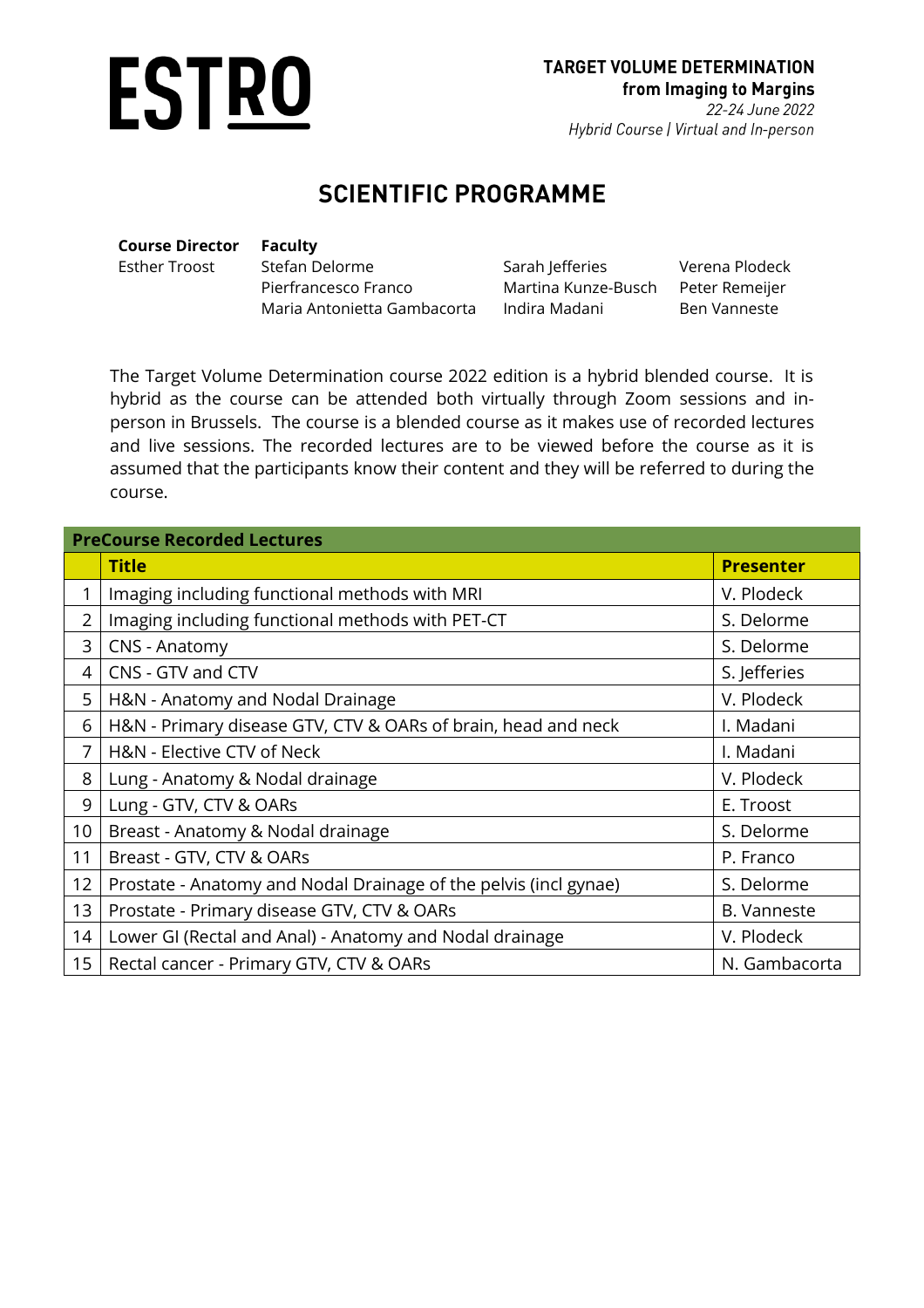# **ESTRO**

| Wednesday, 22 June 2022 |                                                                                      |                                             |  |  |
|-------------------------|--------------------------------------------------------------------------------------|---------------------------------------------|--|--|
| <b>Time</b>             | <b>Session Topic</b>                                                                 | <b>Faculty</b>                              |  |  |
|                         | <b>Session Chair</b>                                                                 |                                             |  |  |
| 13:00-13:30             | Welcome, Housekeeping and Rationale for TVD                                          | E. Troost                                   |  |  |
| 13:30-14:10             | ICRU and beyond                                                                      | S. Jefferies                                |  |  |
| 14:10-14:40             | Image handling & registration part 1                                                 | M. Kunze-Busch                              |  |  |
| 14:40-15:10             | Coffee                                                                               |                                             |  |  |
|                         | <b>Session Chair</b>                                                                 |                                             |  |  |
| 15:10-16:40             | CNS Case & Q/A session; incl. Discussion                                             | S. Delorme, S. Jefferies,<br>M. Kunze-Busch |  |  |
| 16:40-17:05             | Inter-Observer Variation in RT Delineation                                           | P. Remeijer                                 |  |  |
| 17:05-17:35             | From uncertainties to margins                                                        | P. Remeijer                                 |  |  |
| 17:35-17:50             | All you ever wanted to know but were always too afraid<br>to ask after the first day | Faculty                                     |  |  |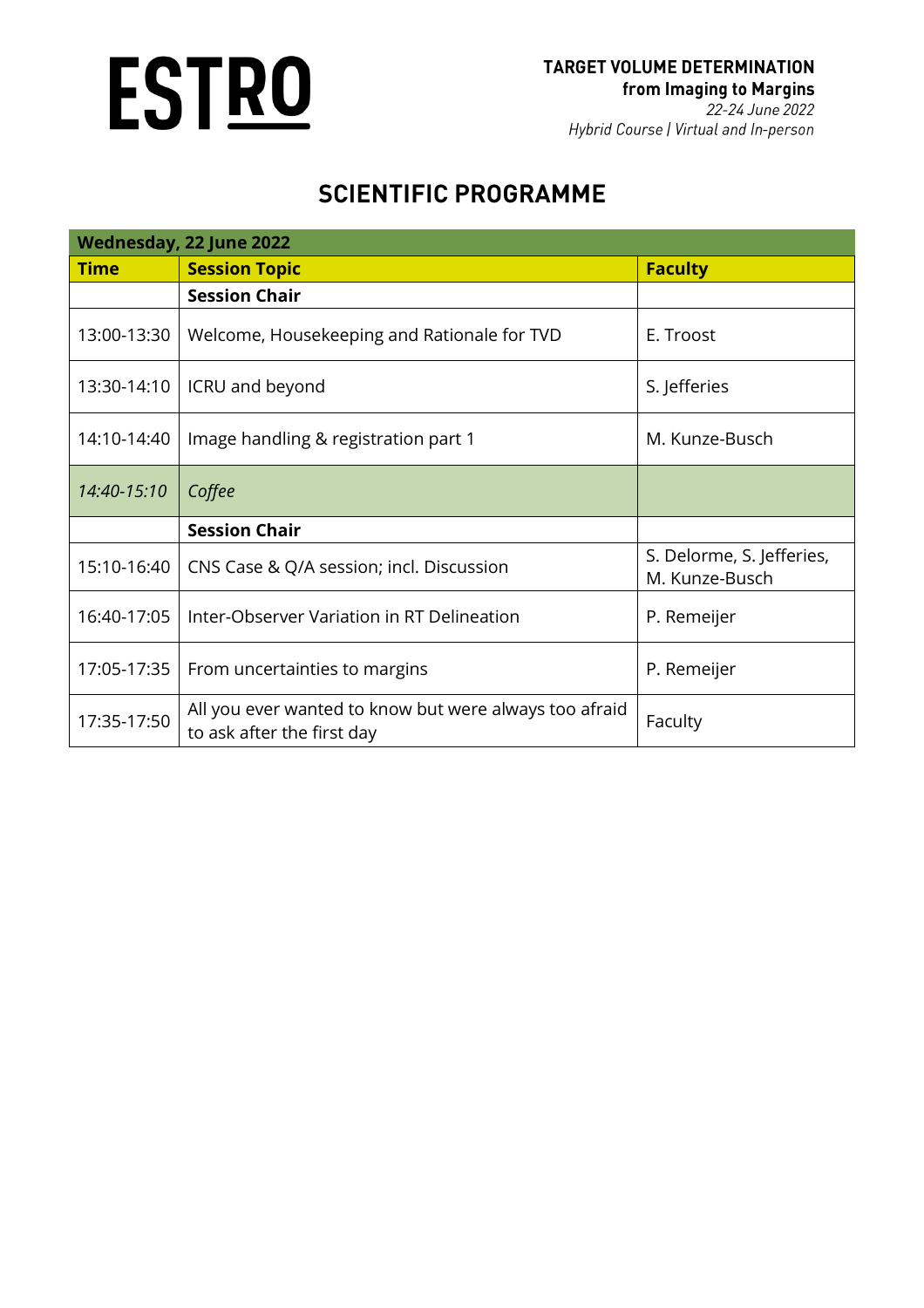# **ESTRO**

| Thursday, 23 June 2022 |                                                                                   |                                              |  |  |
|------------------------|-----------------------------------------------------------------------------------|----------------------------------------------|--|--|
| <b>Time</b>            | <b>Session Topic</b>                                                              | <b>Faculty</b>                               |  |  |
|                        | <b>Session Chair</b>                                                              |                                              |  |  |
| 09:00-09:30            | Image registration part 2 DIR                                                     | M. Kunze-<br>Busch/P.Remeijer                |  |  |
| 09:30-10:30            | H&N Case & Q/A session; incl Discussion                                           | I. Madani, V. Plodeck, M.<br>Kunze-Busch     |  |  |
| 10:30-11:00            | Coffee                                                                            |                                              |  |  |
| 11:00-12:30            | Lung Case & Q/A session; incl Discussion                                          | E. Troost, P. Remeijer, V.<br>Plodeck        |  |  |
| 12:30-13:00            | Upper GI Anatomy and Nodal drainage                                               | V. Plodeck                                   |  |  |
| 13:00-14:00            | Lunch                                                                             |                                              |  |  |
|                        | <b>Session Chair</b>                                                              |                                              |  |  |
| 14:00-15:00            | Oesophageal cancer - GTV, CTV, OARs                                               | P. Franco                                    |  |  |
| 15:00-15:45            | Breast Case & Q/A session                                                         | P. Franco, S. Delorme, P<br>Remeijer         |  |  |
| 15:45-16:00            | Coffee                                                                            |                                              |  |  |
| 16:00-16:45            | Cervical cancer - Primary GTV, CTV & OARs                                         | N. Gambacorta                                |  |  |
| 16:45-17:30            | Rectal Case & Q/A session; incl Discussion                                        | N. Gambacorta, V.<br>Plodeck, M. Kunze-Busch |  |  |
| 17:30-18:00            | All you ever wanted to know but were always afraid to<br>ask after the second day | Faculty                                      |  |  |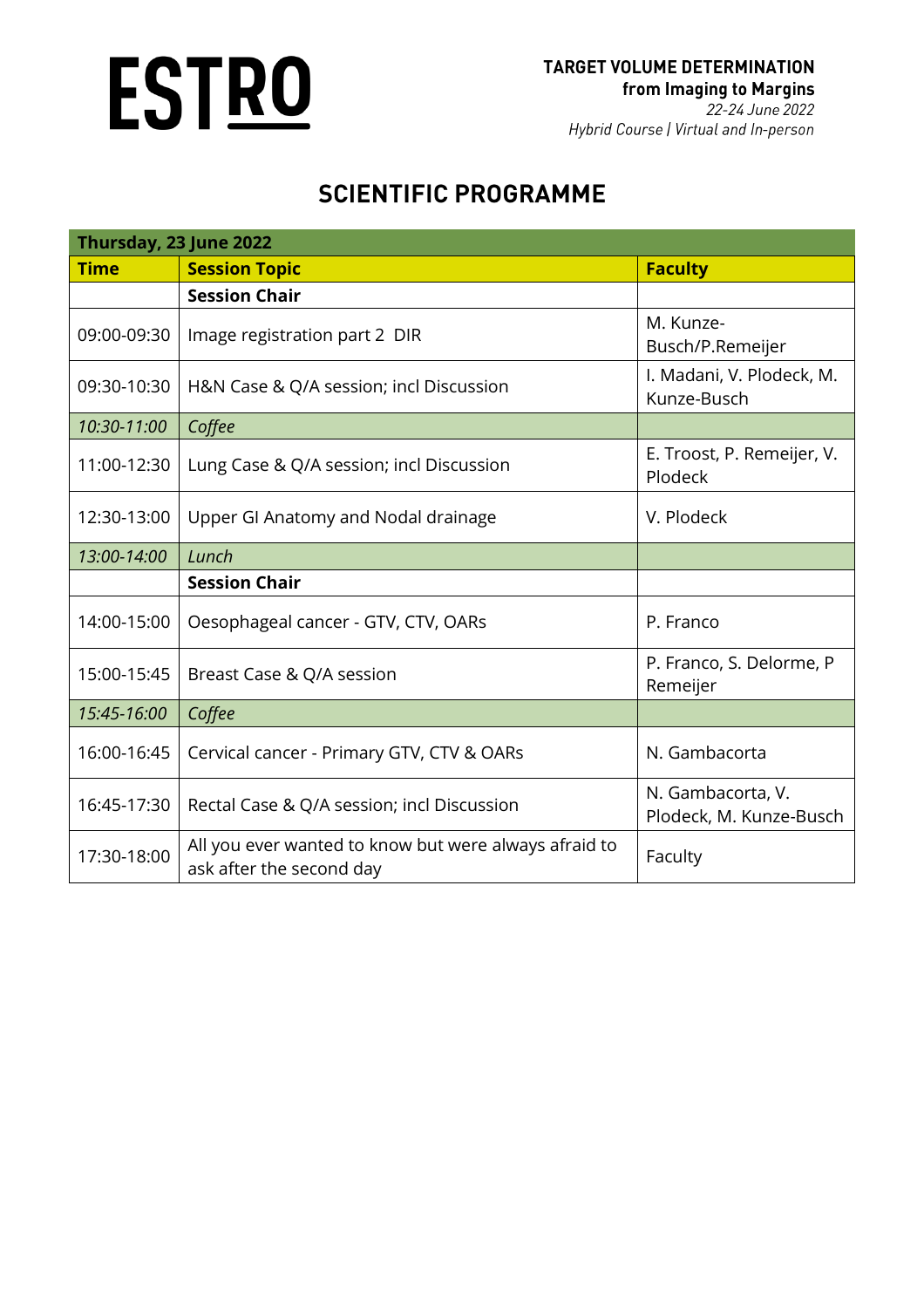

| <b>Friday, 24 June 2022</b> |                                                               |                                         |  |  |
|-----------------------------|---------------------------------------------------------------|-----------------------------------------|--|--|
| <b>Time</b>                 | <b>Session Topic</b>                                          | <b>Faculty</b>                          |  |  |
|                             | <b>Session Chair</b>                                          |                                         |  |  |
| 09:00-09:30                 | Prostate - postop & Cases                                     | B. Vanneste                             |  |  |
| 09:30-10:15                 | Prostate - pelvic RT & Cases                                  | B. Vanneste                             |  |  |
| 10:15-10:45                 | Coffee                                                        |                                         |  |  |
|                             | <b>Session Chair</b>                                          |                                         |  |  |
| 10:45-12:00                 | Prostate Case & Q/A session                                   | S. Delorme, B. Vanneste,<br>P. Remeijer |  |  |
| 12:00-12:15                 | All you ever wanted to know, but were always afraid to<br>ask | Faculty                                 |  |  |
| 12:15-12:30                 | Closing of the course                                         | Faculty                                 |  |  |